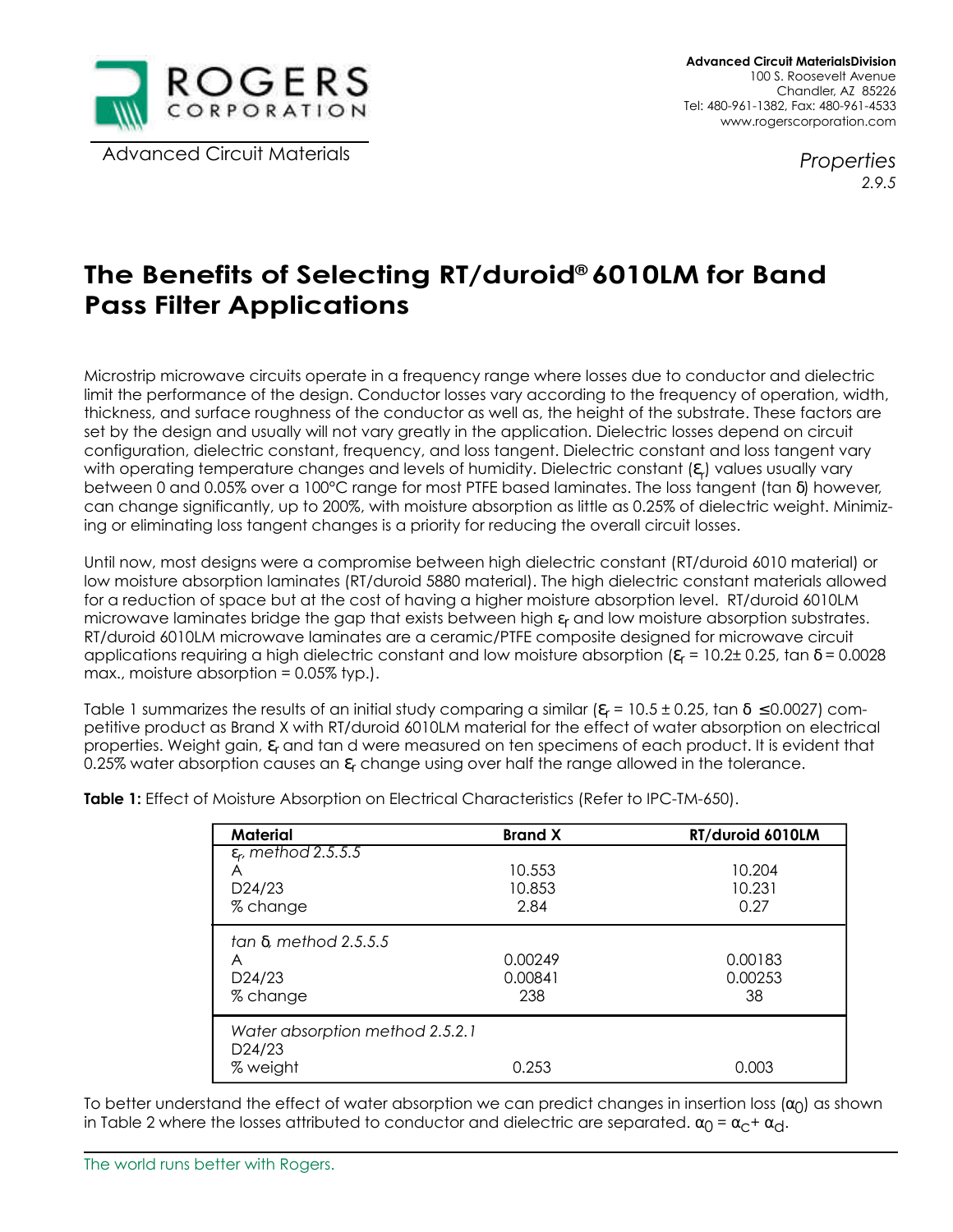

Guaph 1. Initial S21 response of Band Riss Filler (RTrouvoid 6010LM inside curve).



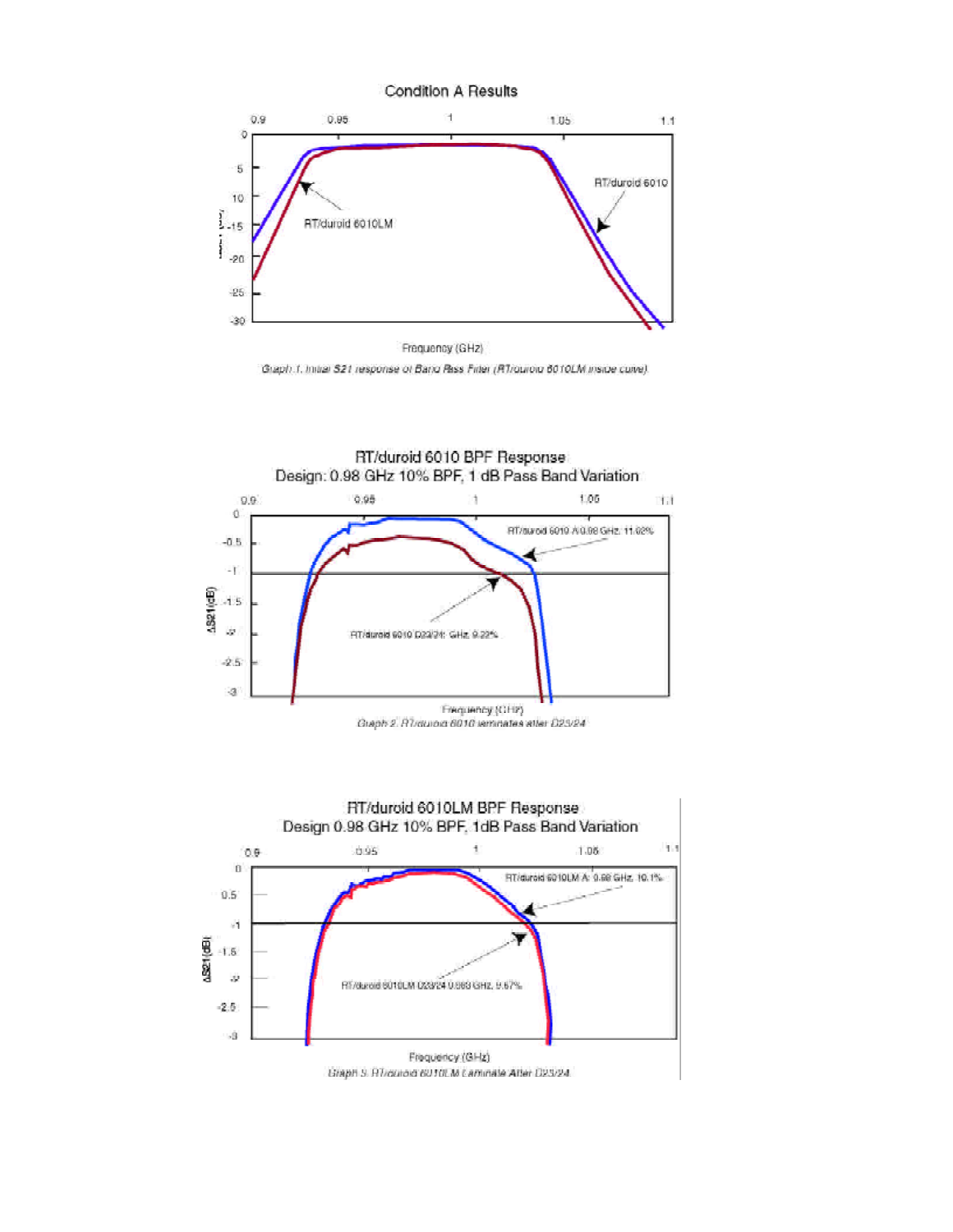**Table 2:** Calculated Insertion Loss, a, of Before and After D24/23 Conditioning of  $\alpha$  Z<sub>0</sub> = 50Ω Microstrip.

| <b>Material</b> | $\alpha_{\rm C}$<br>dB/in | $\alpha$ d<br>dB/in | $\alpha$ T<br>σ7 | $\Delta \alpha_{C'}$<br>$\sigma$ | $\Delta 0$ |
|-----------------|---------------------------|---------------------|------------------|----------------------------------|------------|
| 6010LM          |                           | 0.135               | 0.353            | 38.43                            | 14.7       |
| <b>Brand X</b>  | 0.224                     | 0.170               | 0.394            | 239.42                           | 104.1      |

As shown, water being absorbed into the substrate will change the loss significantly in the system which could render the circuit inoperable . To test these differences in an actual application two band pass filters were made, one on standard RT/duroid 6010 material, which has similar water absorption as the competitors material, while the second was on RT/duroid 6010LM (this was chosen in order to keep the dielectric constant the same for both laminates, 10.2). Graph 1 compares RT/duroid 6010 LM material to standard RT/ duroid 6010. Graphs 2 and 3 illustrate the change in response due to the D23/24 conditioning.

The effect of moisture on RT/duroid 6010LM material translates to a drop of 0.1 dB in the passband while standard material drops by 0.5 dB. This increased operational loss could take the filter from proper operation to the non-acceptable range.

The low value of moisture absorption of RT/duroid 6010LM microwave laminate allows it to operate in an environment of high humidity without having the increased loss problems usually associated with high K' materials, while still allowing the designer to reduce circuit size.

\* Note: Values in Table 2 are calculated per equations given in Rogers Note SP8709.